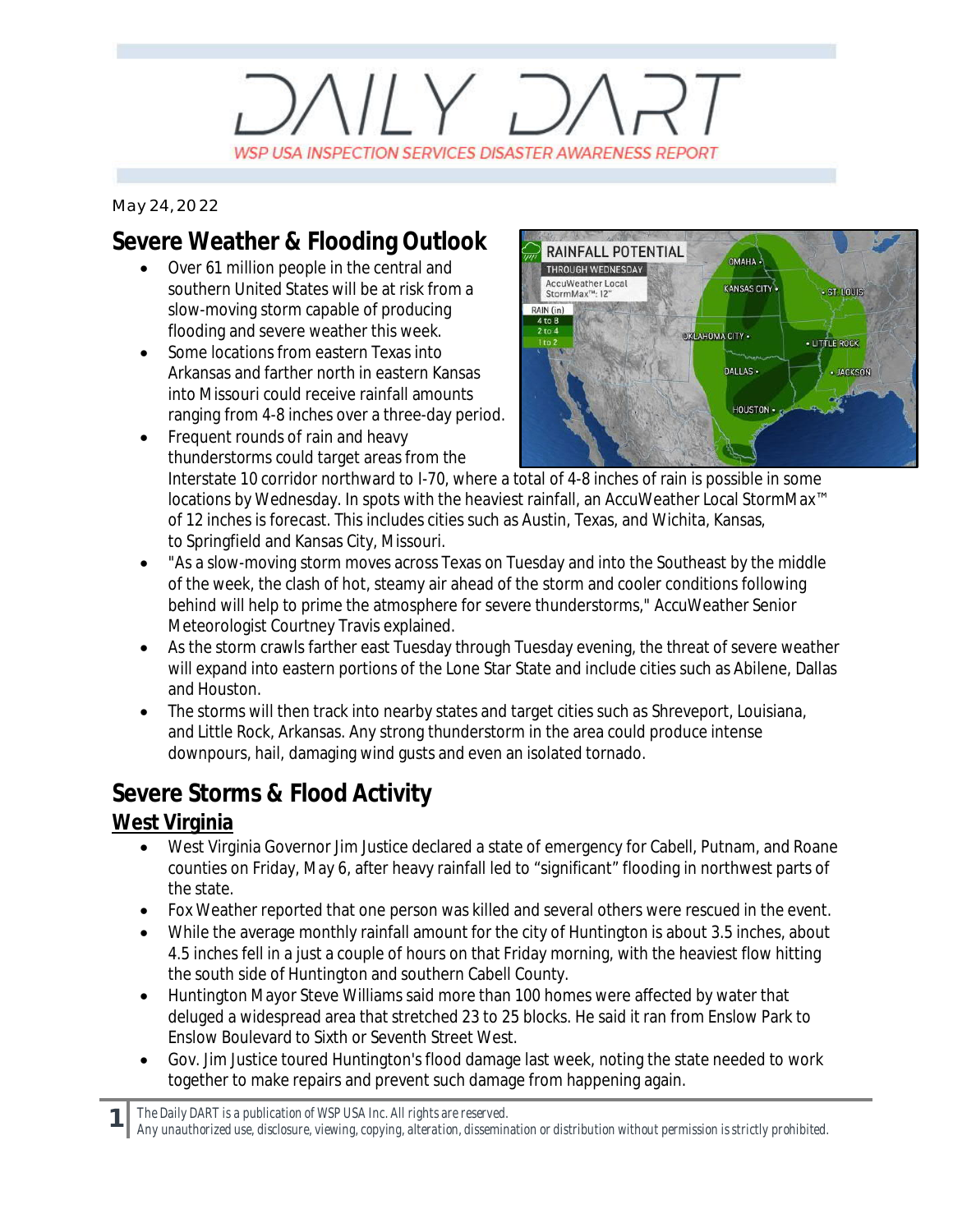# $VUV$   $D/$ WSP USA INSPECTION SERVICES DISASTER AWARENESS REPORT

*May 24, 2022*

## **Tornado Activity**

#### **Michigan**

- State and federal teams will arrive in Gaylord in the coming days to begin formally assessing the damage caused by the deadly EF3 tornado that destroyed homes and businesses in the northern Michigan town.
- On Wednesday, staff from the Michigan Emergency Management and Homeland Security Department and the Federal Emergency Management Agency will fan out throughout the affected area to get a scope of the damage and an understanding of the recovery needs in the community.

The efforts getting underway this week will be used



An MSP Aviation photo of the devastation in Nottingham Forest mobile home park in Gaylord from a tornado that touched down on Friday, May 20, 2022. *Michigan State Police*

to evaluate the extent of the damage wrought by the storm Friday and determine how much of the destruction is covered by insurance policies and how much is not.

- · Michigan Gov. Gretchen Whitmer declared a state of emergency for Otsego County on Friday evening, just hours after the tornado touched down and ripped through the center of Gaylord killing two people and injuring dozens more.
- Michigan State Police on Monday could not provide a number of residents who have been displaced. The agency said emergency management and FEMA officials would determine that this week during their assessments.

| Joint Preliminary Damage Assessments |                                                   |                           |           |              |  |  |
|--------------------------------------|---------------------------------------------------|---------------------------|-----------|--------------|--|--|
| <b>State</b>                         | Event                                             | Number of Counties for IA |           |              |  |  |
|                                      |                                                   | Requested                 | Completed | Start-End    |  |  |
| <b>WV</b>                            | Severe Storms & Flooding<br>May 6                 | $\overline{4}$            | $\Omega$  | $5/24$ -TBD  |  |  |
| ΜI                                   | Tornado<br>May 20 & continuing                    |                           | $\Omega$  | $5/25 - TBD$ |  |  |
| $MCN^*$                              | Severe Storm & Flooding<br>May $4th$ & continuing |                           | $\Omega$  | $5/16 - TBD$ |  |  |
| OK                                   | Severe Storm & Flooding<br>May $4th$ & continuing | $\mathfrak{D}$            | $\Omega$  | 5/16-TBD     |  |  |

*\*MCN – Muscogee (Creek) Nation*

**2**

*The Daily DART is a publication of WSP USA Inc. All rights are reserved.*

*Any unauthorized use, disclosure, viewing, copying, alteration, dissemination or distribution without permission is strictly prohibited.*